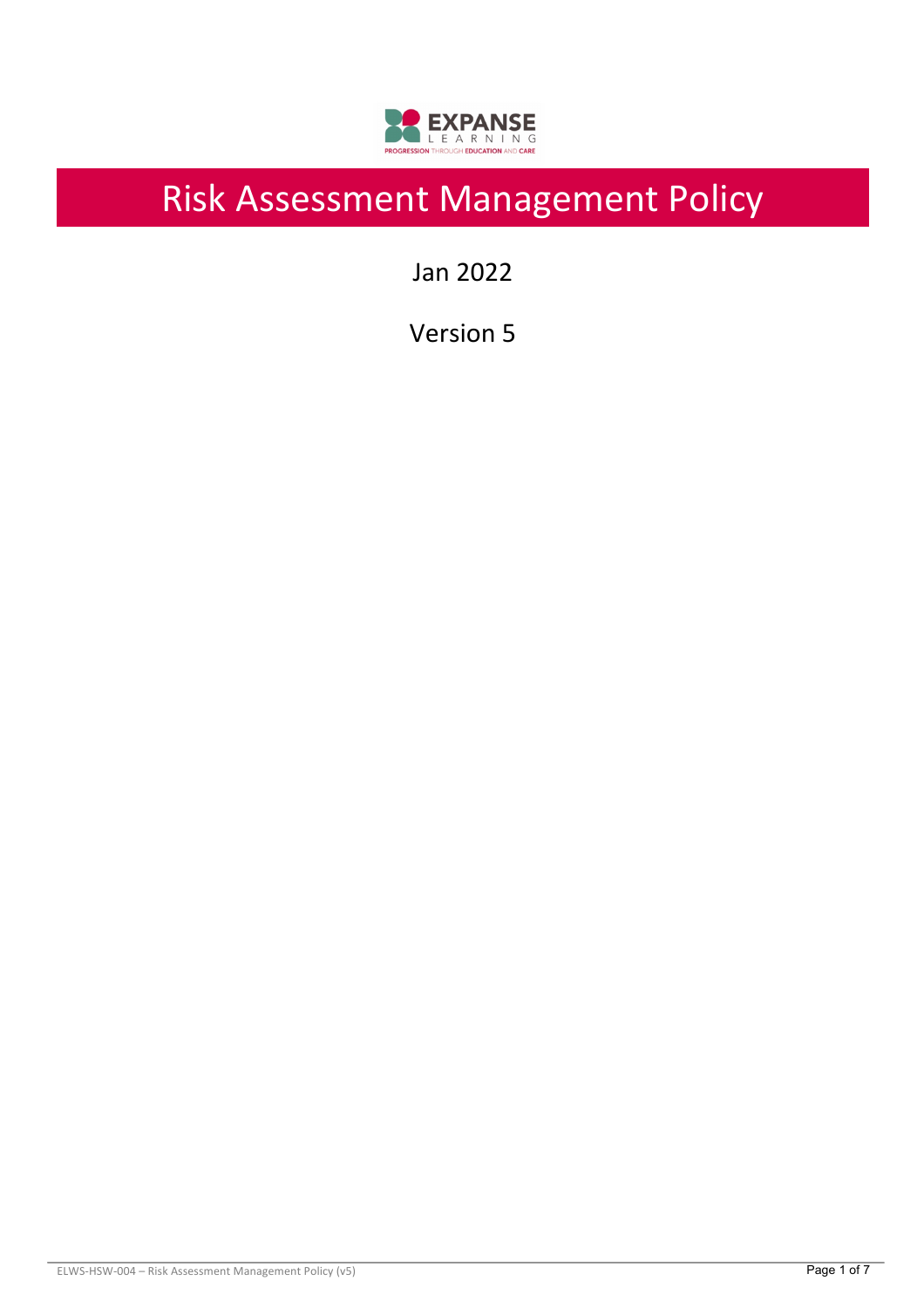# **1. Scope**

This policy applies to all staff at Expanse Learning Wigan School (Hereafter referred to as the school).

## **2. Aim**

The school aims to ensure that:

- $\circ$  All risks that may cause injury or harm to staff, students and visitors are identified, and all control measures that are reasonably practicable are in place to avoid injury or harm.
- o Risk assessments are conducted and reviewed on a regular basis.
- o All external activities are fully assessed and approved before commencing.

# **3. Legislation and statutory requirements**

This policy is based on the following legislation and Department for Education (DfE) guidance:

- o Paragraph 16 of part 3 of The Education (Independent School Standards) Regulations 2014 which requires proprietors to have a written risk assessment policy
- o Regulations 3 and 16 of The Management of Health and Safety at Work Regulations 1999 require employers to assess risks to the health and safety of their employees
- $\circ$  Regulation 4 of The Control of Asbestos Regulations 2012 requires that employers carry out an asbestos risk assessment
- o Employers must assess the risk to workers from substances hazardous to health under regulation 6 of The Control of Substances Hazardous to Health Regulations 2002
- o Under regulation 2 of The Health and Safety (Display Screen Equipment) Regulations 1992, employers must assess the health and safety risks that display screen equipment pose to staff
- o Regulation 9 of The Regulatory Reform (Fire Safety) Order 2005 says that fire risks must be assessed
- o Regulation 4 of The Manual Handling Operations Regulations 1992 requires employers to conduct a risk assessment for manual handling operations
- $\circ$  The Work at Height Regulations 2005 say that employers must conduct a risk assessment to help them identify the measures needed to ensure that work at height is carried out safely
- $\circ$  DfE guidance on first aid in schools says schools must carry out a risk assessment to determine what first aid provision is needed
- $\circ$  DfE guidance on the prevent duty states that schools are expected to assess the risk of students being drawn into terrorism
- o The Health and Safety Executive (HSE) say schools that manage their own pools must conduct a risk assessment

# **4. Definitions**

Risk assessment = A tool for examining the hazards linked to a particular activity or situation, and establishing whether enough precautions have been taken to prevent harm from them based on their likelihood and their potential to cause harm

Hazard = Something with the potential to cause harm to people, such as chemicals or working from height Risk = The chance (high or low) that people could be harmed by hazards, together with an indication of how serious the harm could be

Control Measure = Action taken to prevent people being harmed

# **5. Roles and responsibilities**

# *Staff & Volunteers*

- $\circ$  Staff are responsible for taking reasonable care of their own safety, together with that of students and visitors.
- o They are responsible for cooperating with the Shared Services Team (SST) and other members of the SLT to enable the Governors to comply with their legal health and safety responsibilities.
- $\circ$  All members of staff are responsible for reporting any risks or defects to the SST or through the Health and Safety "See it- Report it" and "H&S Helpdesk" via DatabridgeMIS platforms available to them.
- o Assisting with, and participating in, risk assessment processes, as required
- o Familiarising themselves with risk assessments
- o Implementing control measures identified in risk assessments
- o Alerting SST to any risks they find which need assessing

# *Shared Services Team*

The Chief Executive Officer (CEO) (Duty Holder) has ultimate responsibility for health and safety matters in the school. The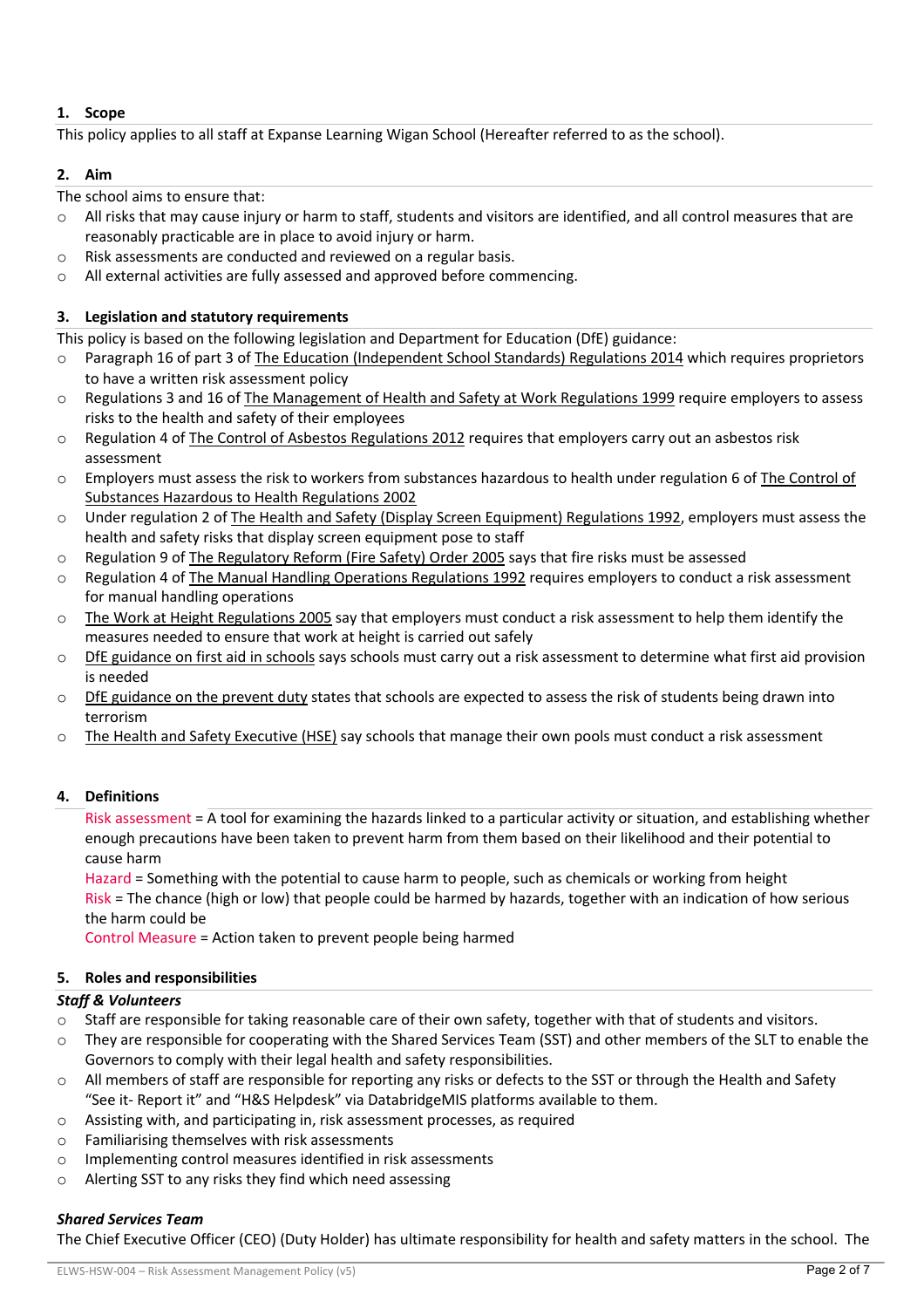SST is responsible for ensuring that all risk assessments are authorised and reviewed.

## *The governing board*

The governing board has a duty to take reasonable steps to ensure that staff and students are not exposed to risks to their health and safety. Any activity that is classified as a Category C activity will reviewed and challenged during scheduled Governor's meetings. (This applies to activities on or off the school premises).

The governing board also has a duty to:

- o Assess the risks to staff and others affected by school activities to identify and introduce the health and safety measures necessary to manage the risks.
- o Inform employees about risks and the measures in place to manage them.

#### *Students and parents*

Students and parents are responsible for following the school's advice and guidance in relation to risks, on-site and offsite, and for reporting any hazards to a member of staff.

#### *Contractors*

Contractors are expected to provide evidence that they have adequately risk assessed all their planned work.

#### **6. Risk assessment process**

When assessing risks in the school, staff and SST will follow the process outlined below and where appropriate, will ensure that all possible hazards have been identified and will discuss relevant control measures resulting from the risk assessment.

**Step 1: identify hazards** – we will consider activities, processes and substances within the school and establish what associated-hazards could injure or harm the health of staff, students, and visitors.

**Step 2: decide who may be harmed and how** – for each hazard, we will establish who might be harmed, listing groups rather than individuals. We will bear in mind that some people will have special requirements, for instance students with special educational needs (SEN) and expectant mothers. We will then establish how these groups might be harmed.

**Step 3: evaluate the risks and decide on control measures (reviewing existing ones as well)** – we will establish the level of risk posed by each hazard and review existing control measures. We will balance the level of risk against the measures needed to control them and do everything that is reasonably practicable to protect people from harm.

**Step 4: record significant findings** – the findings from steps 1-3 will be written up and recorded to produce the risk assessment. A risk assessment template can be found in appendix 2 of this policy.

**Step 5: review the assessment and update, as needed** – we will review our risk assessments, as needed, and the following questions will be asked when doing so:

Have there been any significant changes?

Are there improvements that still need to be made?

Have staff or students spotted a problem?

Have we learnt anything from accidents or near misses?

**Step 6: retaining risk assessments** – risk assessments are retained for the 3 years after the length of time they apply. Risk assessments are securely disposed of.

Expanse has categorised risk assessments into the following four elements: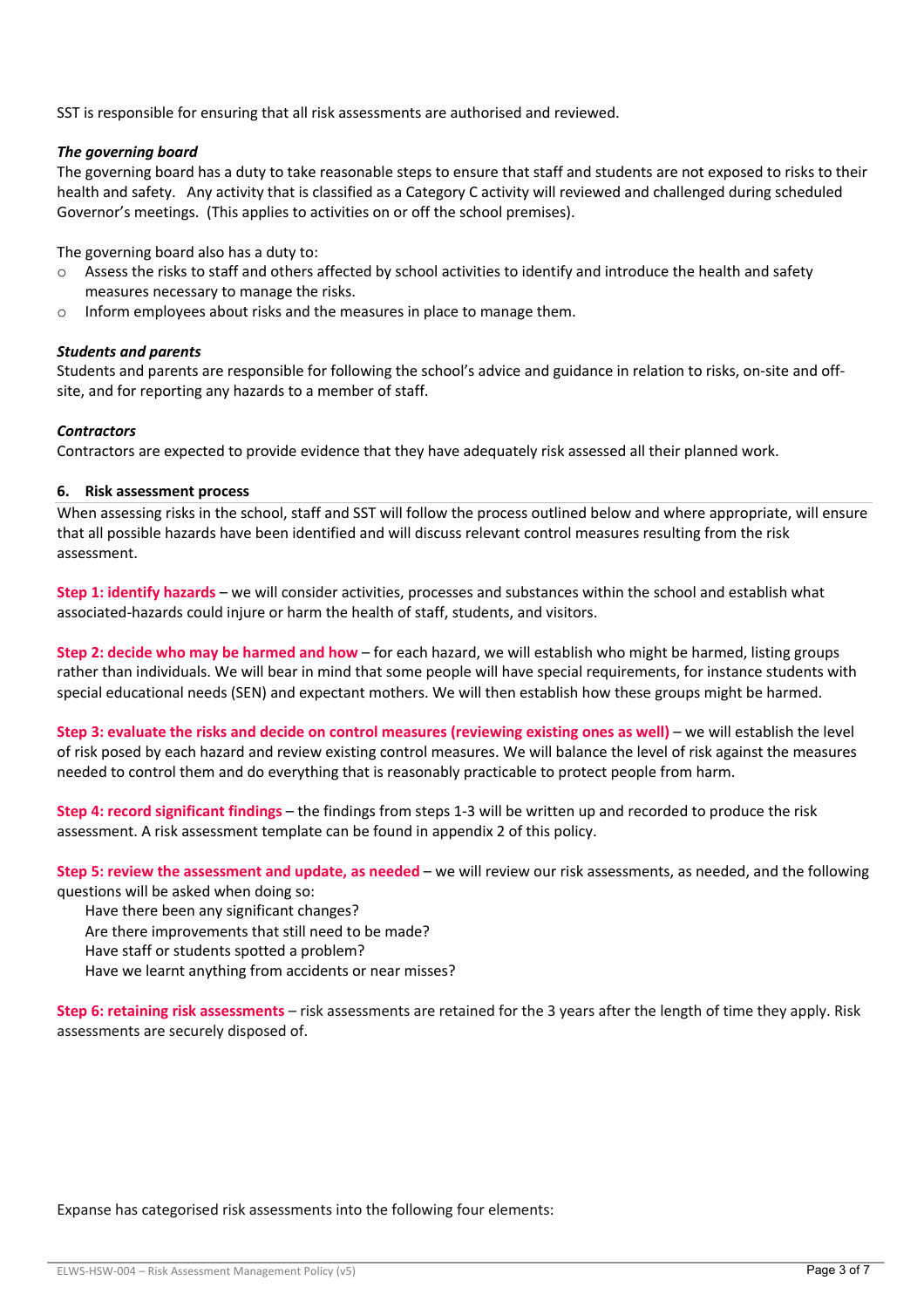

# **7. Group/OOCA Risk Assessment**

All planned activities will be categorised into the following levels

| <b>Category A</b>       |                                                | <b>Category B</b>       |                                                | <b>Category C</b>       |                                                |  |
|-------------------------|------------------------------------------------|-------------------------|------------------------------------------------|-------------------------|------------------------------------------------|--|
| activity is as follows: |                                                | activity is as follows: |                                                | activity is as follows: |                                                |  |
| $\circ$                 | Supervised walk - about interest trips in the  | $\circ$                 | Supervised interest visits requiring overnight | $\circ$                 | Camping                                        |  |
|                         | local area                                     |                         | accommodation                                  | $\circ$                 | Trips abroad                                   |  |
| $\circ$                 | Supervised visits to local places of interest, | $\circ$                 | Works involving the use of tools /             | $\circ$                 | Outdoor adventure activity e.g.,               |  |
|                         | museums, theatres, libraries etc               |                         | equipment                                      |                         | orienteering; sailing etc                      |  |
| $\circ$                 | Similar visits involving transport but not     | $\circ$                 | Visit to a place of employment; and            | $\circ$                 | The form is to be completed by Identifying     |  |
|                         | involving overnight accommodation.             | $\circ$                 | Participation in sports and similar events.    |                         | the hazard, once they have been identified     |  |
| $\circ$                 | Timescale: 7 days before planned activity      | $\circ$                 | Timescale: 14 days before planned activity     |                         | you will need to describe what Preventative    |  |
| $\circ$                 | Approval by: Line Manager (or Deputy)          | $\circ$                 | Approval by: SST                               |                         | and Protective Measures are in place. You      |  |
|                         |                                                |                         |                                                |                         | will then need to describe what                |  |
|                         |                                                |                         |                                                |                         | Outcome/Objective is looking to be             |  |
|                         |                                                |                         |                                                |                         | achieved. Once this has been determined        |  |
|                         |                                                |                         |                                                |                         | then using the risk Matrix you will be able to |  |
|                         |                                                |                         |                                                |                         | identify the risk level the activity is        |  |
|                         |                                                |                         |                                                |                         | determined at.                                 |  |
|                         |                                                |                         |                                                | $\circ$                 | Timescale: 28 days before planned activity     |  |
|                         |                                                |                         |                                                | $\circ$                 | Approval by: Board of Directors                |  |
|                         |                                                |                         |                                                |                         |                                                |  |

#### **8. Training**

All employees will receive competence training prior to completing Risk Assessment Forms. The competence of all staff must be approved by the SST and recorded within DatabridgeMIS . All training will be reviewed annually to ensure that the organisation complies with Legal and Statutory requirements.

#### **9. DatabridgeMIS**

All External Activity Risk Assessments will be completed within DatabridgeMIS. Please refer to Appendix 1 for the operating procedure.

#### **10. Monitoring arrangement**

- o Risk assessments are written as needed and reviewed by the SST
- o This policy will be reviewed by the SST every 12 months and approved by the Board of Directors.

Links with other policies, this risk assessment policy links to the following policies:

- o Health and safety
- o First aid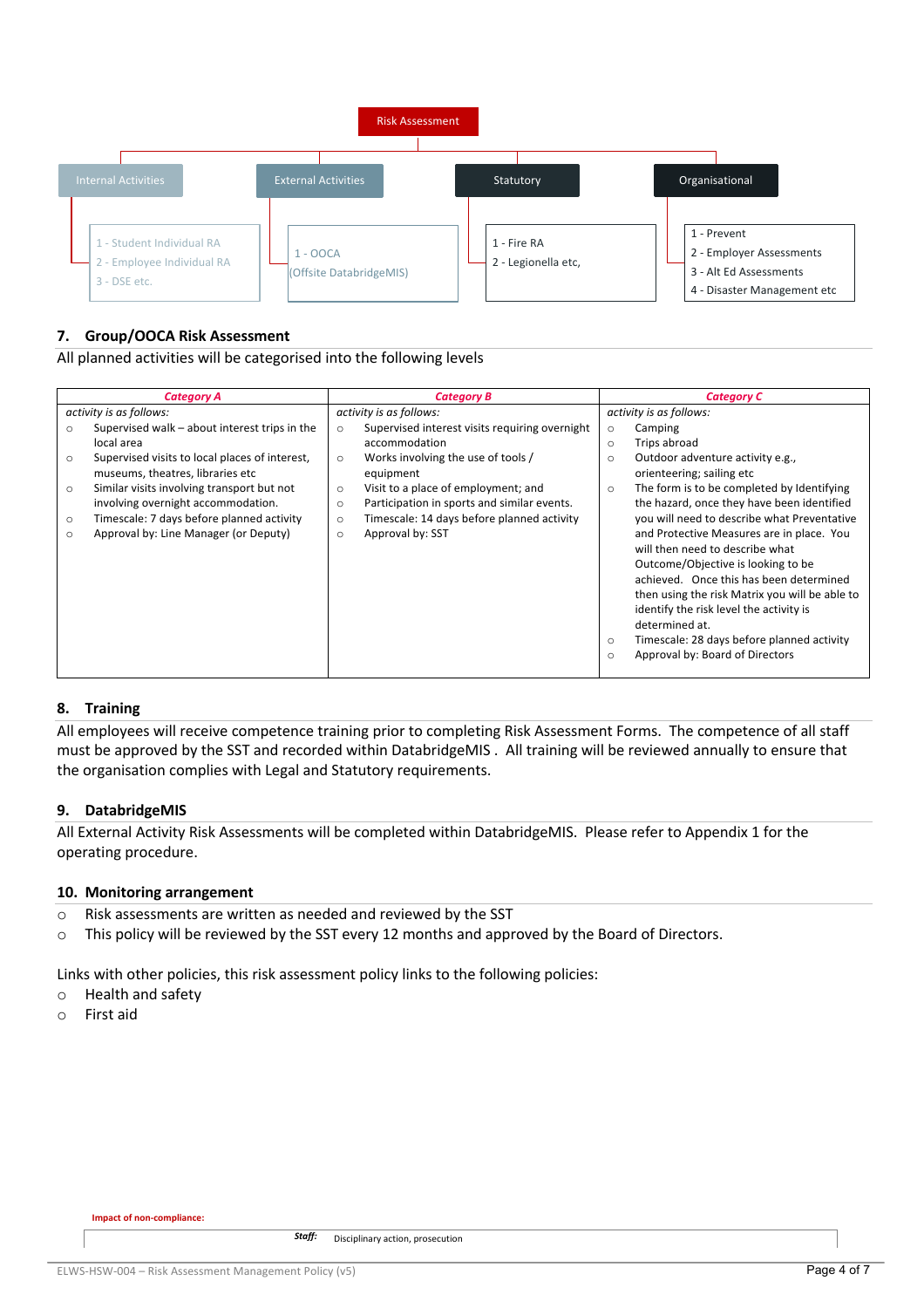| Student:                                         | Not applicable                                                                       |                          |  |  |  |
|--------------------------------------------------|--------------------------------------------------------------------------------------|--------------------------|--|--|--|
| Legislation/organisational:                      | Reputational damage, litigation, statutory and non-regulated compliance. prosecution |                          |  |  |  |
| <b>Compliance lead:</b>                          | Shared Services (Shared Services)                                                    |                          |  |  |  |
| <b>Policy Reference:</b>                         | ELWS-HSW-004                                                                         |                          |  |  |  |
| Version:                                         |                                                                                      |                          |  |  |  |
| <b>Agreed policy location:</b>                   | DatabridgeMIS and Company Webpage                                                    |                          |  |  |  |
| Does the policy require Governor approval?<br>No |                                                                                      |                          |  |  |  |
| Approval                                         |                                                                                      |                          |  |  |  |
| Prepared by                                      | Approved by                                                                          | <b>Counter Signatory</b> |  |  |  |



| 25/05/2018 | First Issue                                                                    | 24/05/2019 |
|------------|--------------------------------------------------------------------------------|------------|
| 04/02/2019 | Transferred onto the new policy template                                       | 24/05/2019 |
| 01/09/2019 | Reviewed and transferred onto the new policy template                          | 31/08/2020 |
| 01/09/2020 | Policy Review                                                                  | 31/08/2021 |
| 07/01/2022 | Policy reviewed, changes include 4-tiered category i.e., internal and external | 06/01/2023 |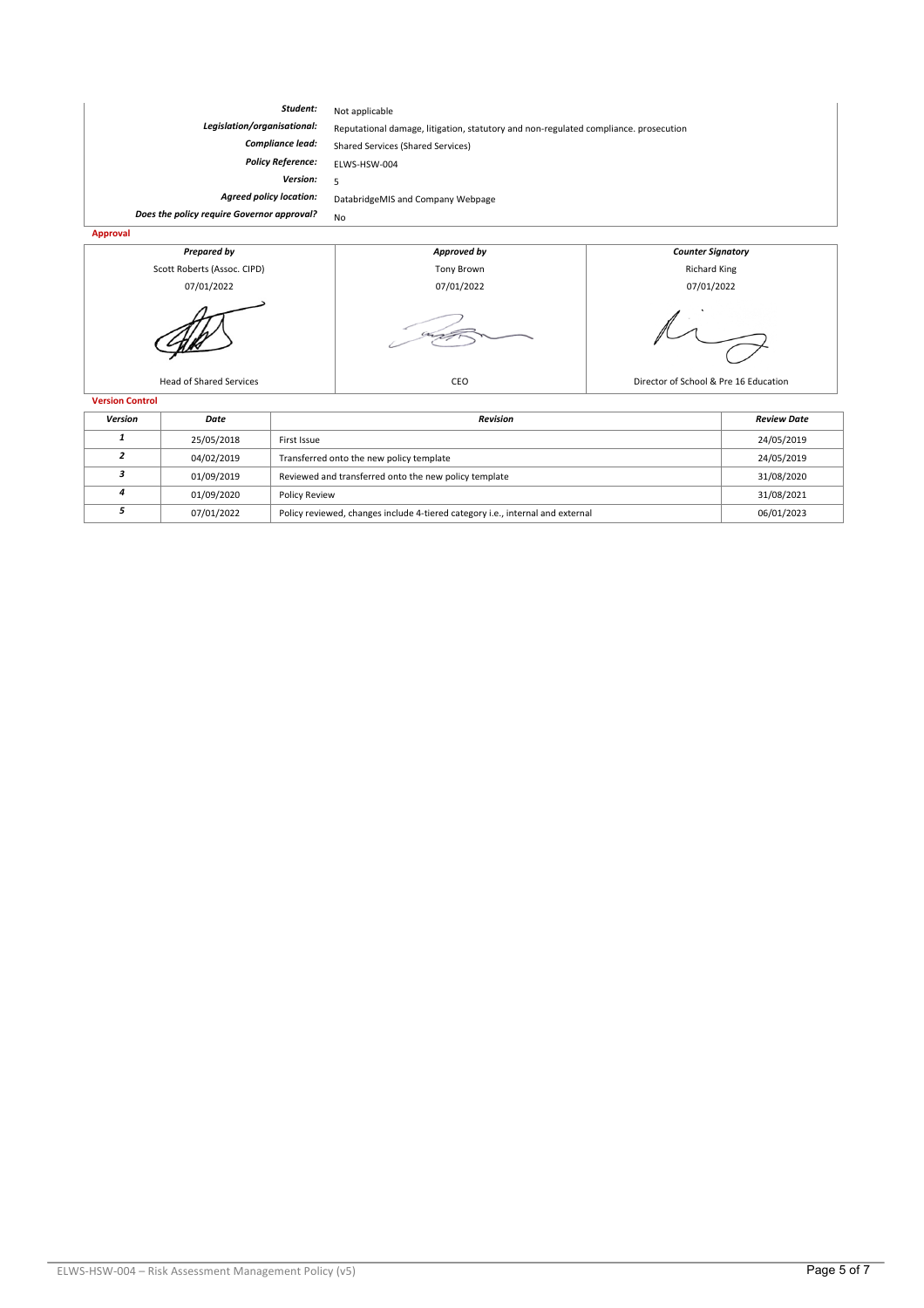